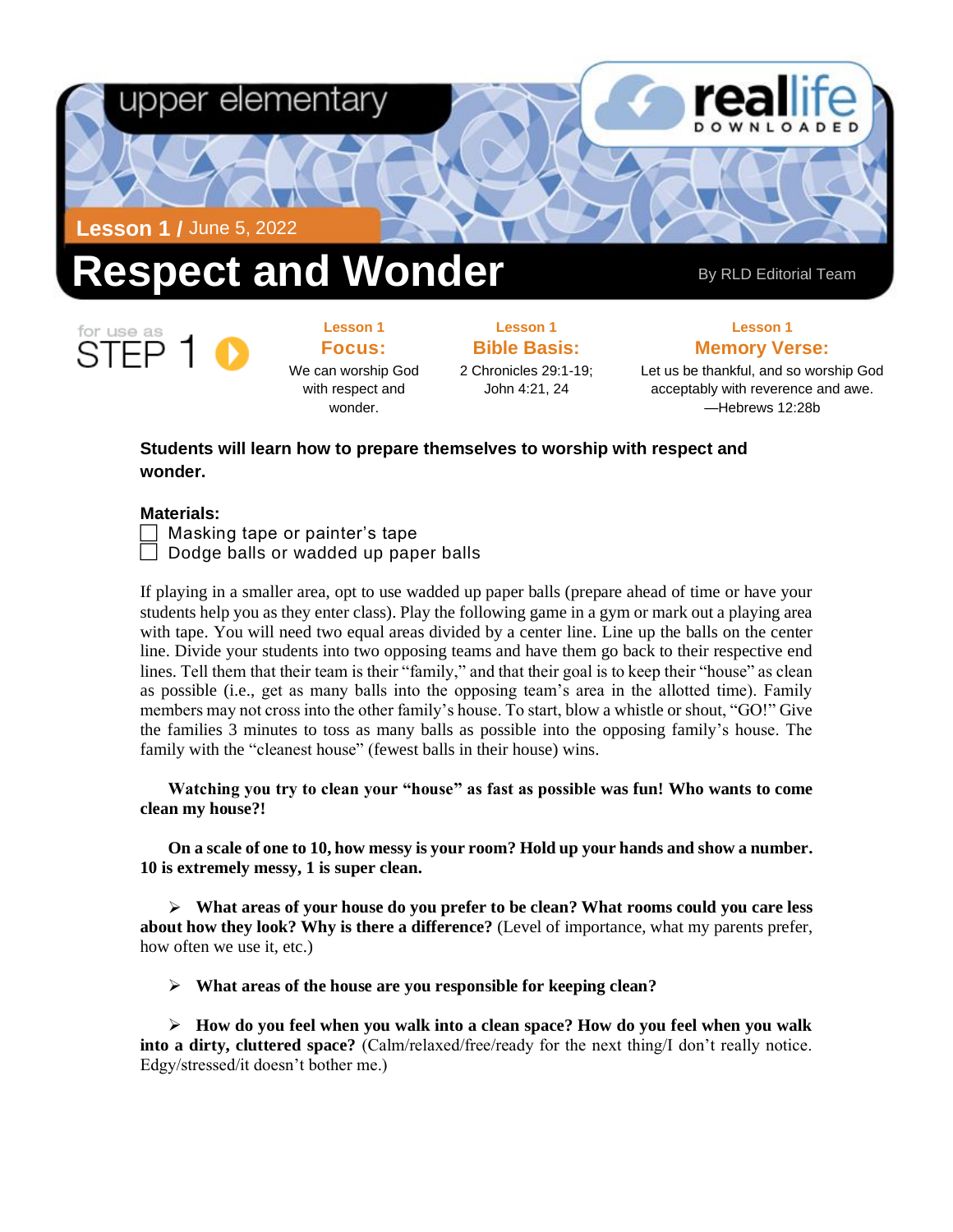➢ **How does a person's clean or messy room reflect his/her priorities or character?** (A person with a clean home may be an organized person who takes care of what they own. They may be welcoming and enjoy people coming over to visit. A person who has a super clean home may care too much about what other people think. A messy room might mean the person is lazy, irresponsible, busy or feeling down.)

Share the following video about some students who are being taught to put a high importance on keeping things clean [1:55]:

Japanese Students Clean Classrooms To Learn Life Skills [https://www.youtube.com/watch?v=\\_JgMe7QPlBg](https://www.youtube.com/watch?v=_JgMe7QPlBg)

➢ **Do you like this idea of being responsible to keep your school clean? Why or why not?** (Answers will vary; some may say that they wouldn't like it while others might think taking a break from school work would be fun.)

➢ **What would you say if your teachers made you clean your school?** (Answers will vary.)

➢ **How do the Japanese students feel about their school?** (Students indicated that they are happy when their school is clean.)

➢ **What do their actions communicate about their priorities?** (Accept all reasonable answers.)

**In today's lesson, we'll hear how one man spearheaded a huge cleaning project as soon as he became king.**

(Continue on to Steps 2 and 3 in your teacher's guide; your Step 4 appears below.)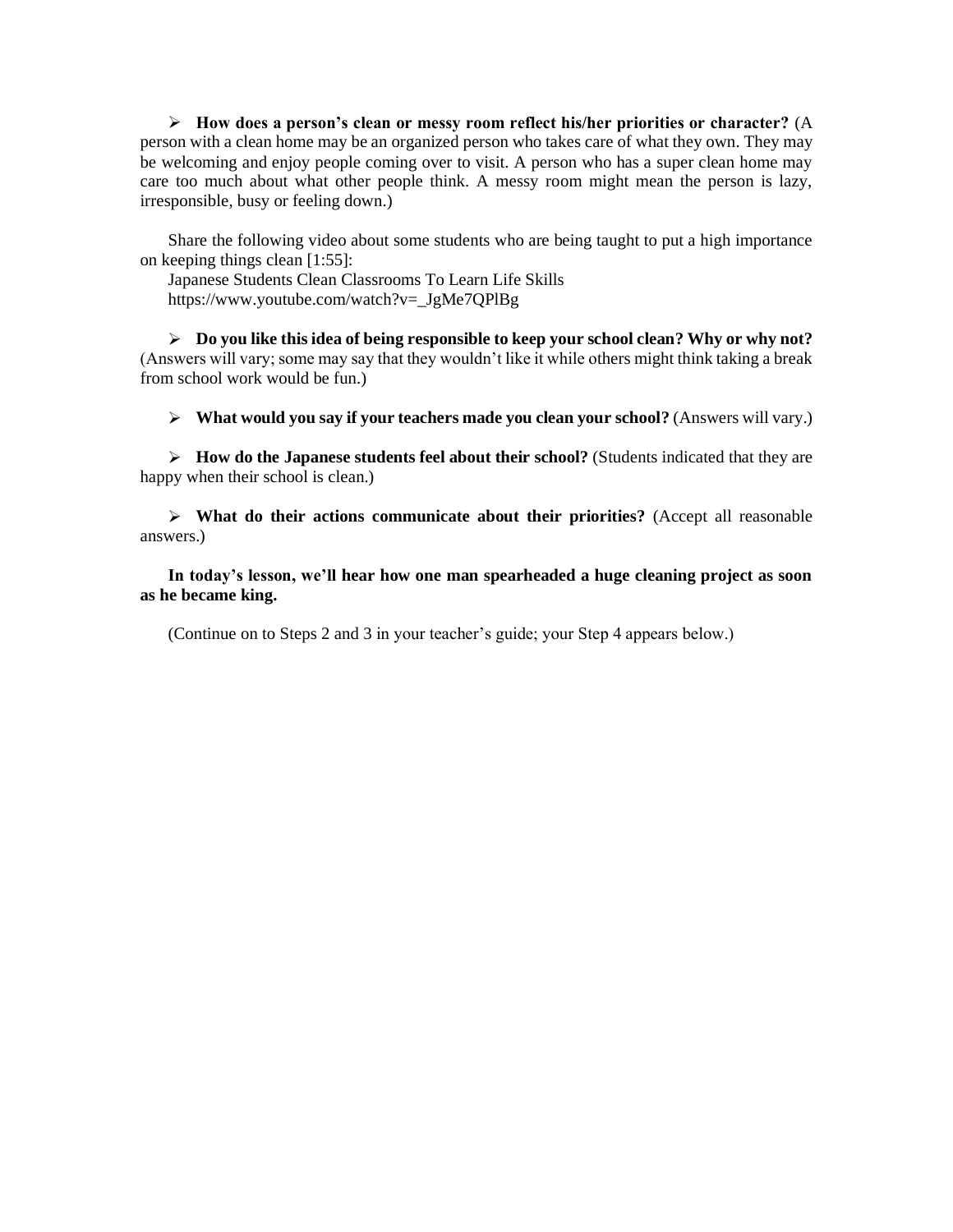

# **Lesson 1**

**Focus:**  We can worship God with respect and wonder.

**Lesson 1 Bible Basis:** 2 Chronicles 29:1-19; John 4:21, 24

**Lesson 1 Memory Verse:**

Let us be thankful, and so worship God acceptably with reverence and awe. —Hebrews 12:28b

#### **Materials:**

- $\Box$  Whiteboard and marker (or screenshared document)
- A list of pre-selected service opportunities at your church (see instructions below)

This step requires involving your students in a service activity designed to clean the church as a way to honor God and prepare it as a place of worship just as Hezekiah did in his day. Talk to the various groups who serve around your church ahead of time. Find out if there are cleaning or service tasks your students can assist in. Because the lesson is focused on worship in the temple, it would be good to find an activity within the worship center. Perhaps the students can hang banners, set up for communion, set up for a service, light the candles during worship, vacuum or sweep near the altar, etc. If possible, find a number of things your students can do so that you can make them a part of the decision on how they would like to serve.

**Today we looked at the story of Hezekiah. He honored God by cleaning the temple and restoring temple worship. Caring for God's temple was Hezekiah's very first priority when he became king! What an example of how we worship God with respect and wonder! He led his people in caring for the temple because he wanted everyone in his kingdom to have the same respect and wonder. After he cleaned the temple, they worshiped and celebrated God with trumpets, singing with all their might, offerings, and feasting. In fact, in 2 Chronicles 30, we see that they celebrated the Passover joyfully for seven days. When it was finished, they decided to continue the celebration for** *another* **seven days! The people were incredibly thankful and excited to worship the true God again!** 

**We also heard how Jesus instructed His followers to "worship in spirit and truth." Hezekiah and Jesus both led their followers to consecrate themselves—to set themselves apart—for God.** 

**How can we worship God with the same respect and wonder? How can we set ourselves apart? How can we care for our church just like those Japanese students we talked about earlier who cared for and loved their school? By loving our church home, we demonstrate to our community how thankful we are to the God who gave us this church family. Maybe they'll even be curious about our church family! To celebrate God, we're going to help make our church home more beautiful and prepare it for worship just as Hezekiah did.**